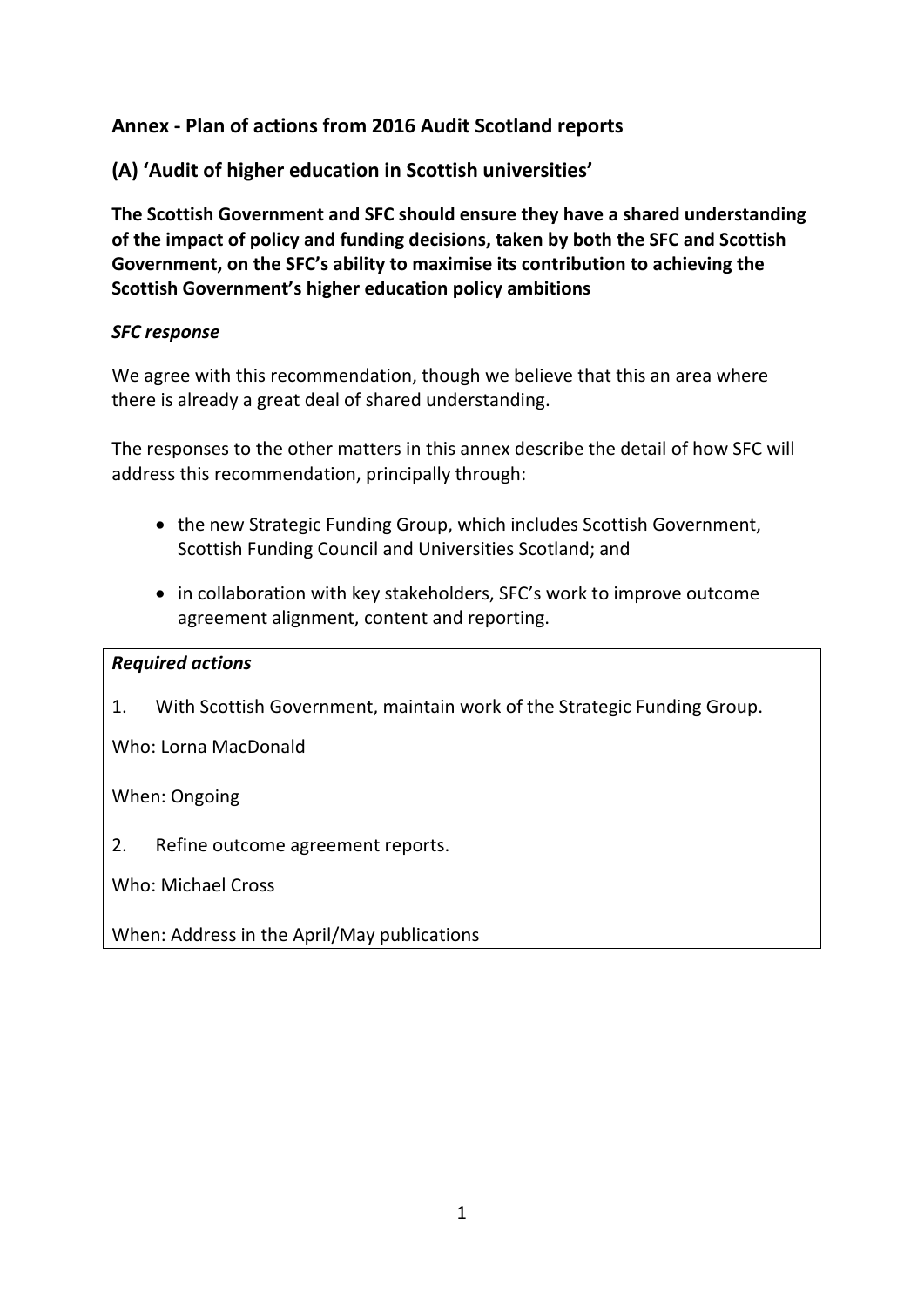**The Scottish Government and SFC should undertake and publish research on trends in applications, offer rates and acceptances for Scottish university places to assess what impact the limits on funded places are having on access to the university system for Scottish and EU students. They should consider the implications of this research for existing policy ambitions and funding approaches.**

## *SFC response*

SFC will work with the Scottish Government and Commissioner for Fair Access on the detail of this recommendation.

There is a wealth of data available through UCAS and HESA on applications, offers acceptances and places filled by Scottish and EU students. In 2014-15 the number of Scottish domiciled first degree students at Scottish HEIs was at a record high and the proportion of Scottish state school leavers going into higher education has increased from 30% in 2017-08 to 37% from in 2014-15.

## *Required actions*

3. Design the required report.

Who: Lorna MacDonald

When: April 2017

4. Publish the report.

Who: Lorna MacDonald

When: June 2017

**The SFC should ensure it has strategies for research and innovation that set out clearly:**

- **what the SFC's aims and objectives are for these areas**
- **how it plans to achieve its aims and objectives**
- **how performance will be measured**
- **align with the outcomes and activities in the SFC's new strategic plan and Scotland's Economic Strategy**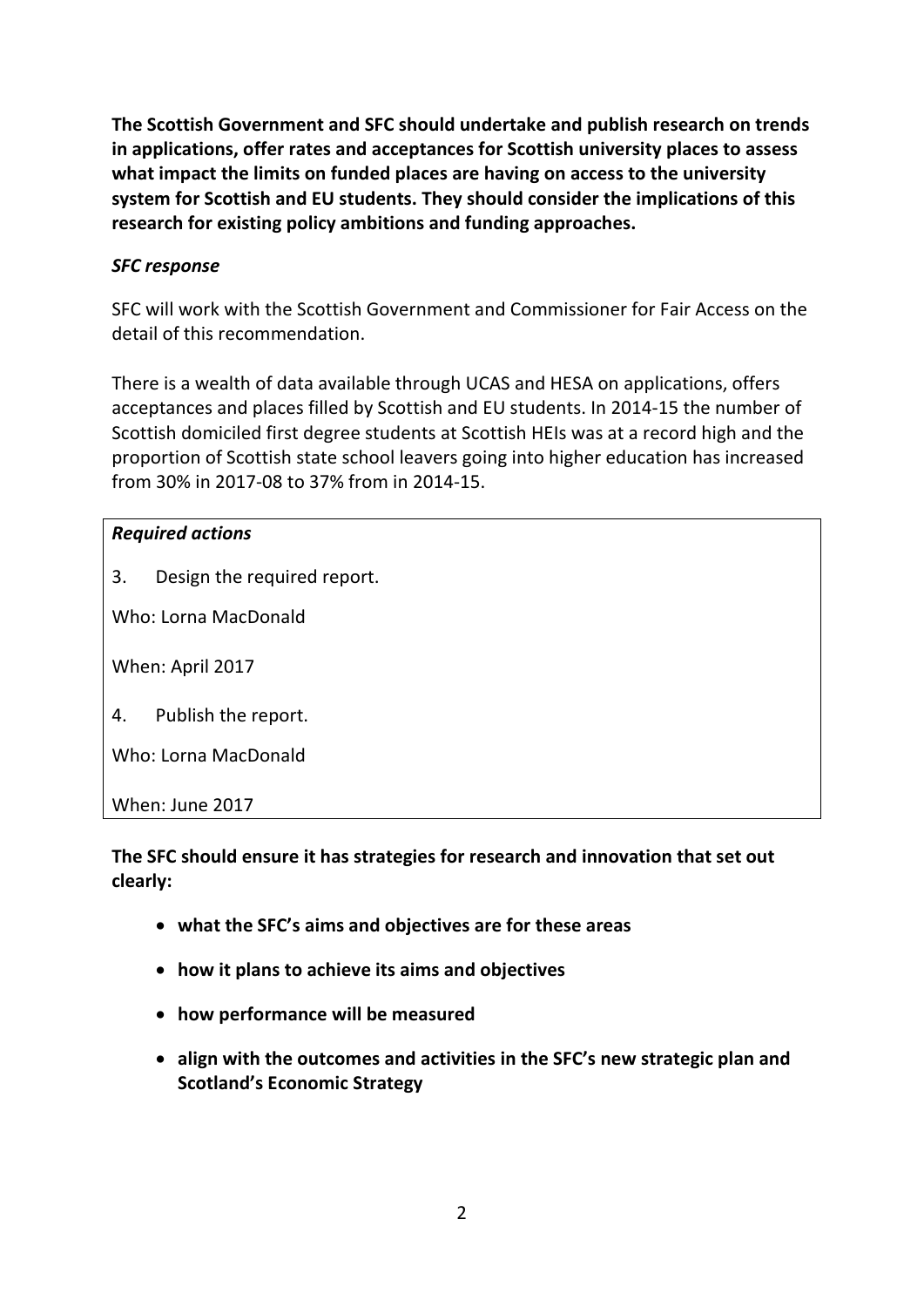#### *SFC response*

We agree with this recommendation.

As reflected in the responses to other recommendations and to take account of the conclusions from the Enterprise and Skills Review (when it has concluded), SFC will now review its existing strategies and approaches for research and innovation to maximise their impact and alignment.

SFC's current research strategy is stated in the 2015-18 Strategic Plan. The top three priorities in this strategy being: to prioritise investment in research on developing world-leading and internationally excellent research; to invest strategically in collaborative research initiatives – such as research pooling – which increase Scotland's research competitiveness and achieve value for money; and to work with universities and other stakeholders to leverage increased levels of research investment into Scotland.

SFC's current measures of performance include the assessment of research excellence in the UK-wide REF exercise and the share of UK research council funding that Scotland's universities attract. SFC's use of both formulaic and strategic funding is targeted at excellence and this selectivity has formed the basis of SFC's strategy for retaining and developing the sector's strong international competitiveness. SFC has established a working group to examine the support of research excellence in Scotland in future years.

SFC's innovation strategy, as expressed in SFC's Strategic Plan, is focussed on inclusive economic growth arising from college and university innovation support and on the two-way flow of ideas stimulating the academic sectors as well as businesses. To achieve this SFC has focussed its current investments principally on Interface and the Innovation Centre programme. SFC's Innovation strategy will be guided by the review of the Innovation landscape being carried out by Scottish Government and will be highly dependent on the recommendations of the current Enterprise and Skills review.

#### *Required actions*

5. Agree revised research strategy at Council board

Who: Stuart Fancey

When: June 2017

6. Publish revised research strategy

Who: Stuart Fancey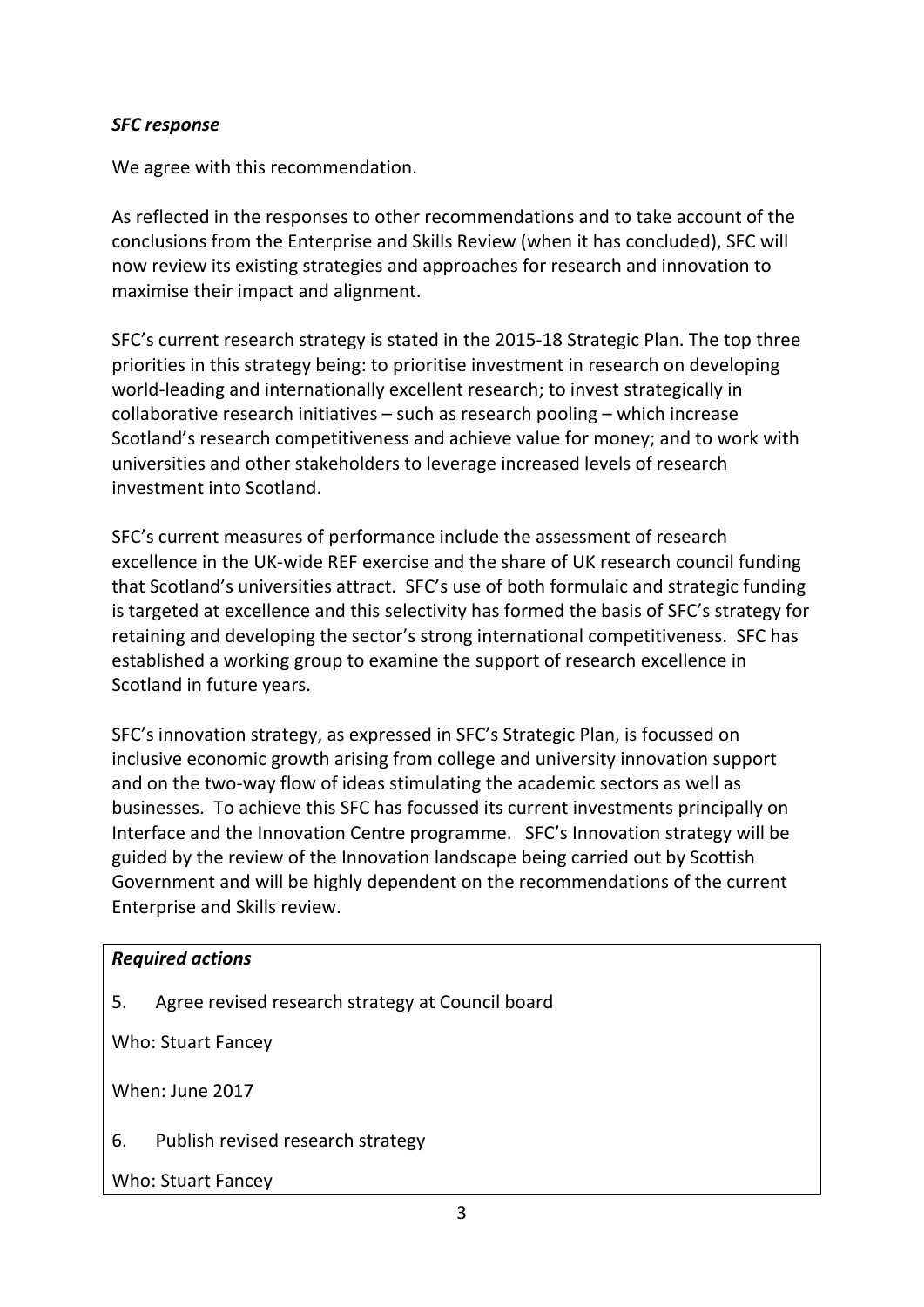## **The SFC should finalise its long-term capital investment strategy**

#### *SFC response*

We agree with this recommendation.

A draft long-term capital investment strategy is being prepared for discussion at the next Board meeting of SFC. The strategy will be a living document which will focus on prioritisation of capital investment in a more or less resource-constrained environment, considering both need and opportunity in both university and college sectors. The capital investment strategy will extend to include digital and our approach to lowering the carbon footprint of the sectors' estate.

#### *Required actions*

<span id="page-3-0"></span>7. Agree policy framework for SFC's work around capital investment, digital infrastructure investment and support for the sectors' low carbon programmes at Council board

Who: Stuart Fancey

When: December 2017 (complete).

**The SFC should ensure decisions on funding and activities in key areas, such as research, innovation, and teaching, fully align with, and support, achieving the Scottish Government's policy ambitions**

#### *SFC response*

We agree with this recommendation.

SFC's 2015-18 Strategic Plan sets out how its strategies and actions map across to the four priorities of Scotland's Economic Strategy: investment, innovation, inclusive growth and internationalisation. Working with Scottish Government, SFC will continue to fine-tune its Performance Management Framework to ensure that alignment is maintained and to take account of the conclusions of the Enterprise and Skills Review and future letters of guidance.

In August of this year the SFC, Scottish Government and Universities Scotland established the Strategic Funding Group. This tripartite working group considers the 'longer term financial requirements to support a flourishing university sector delivering high quality teaching and research excellence and opportunities for further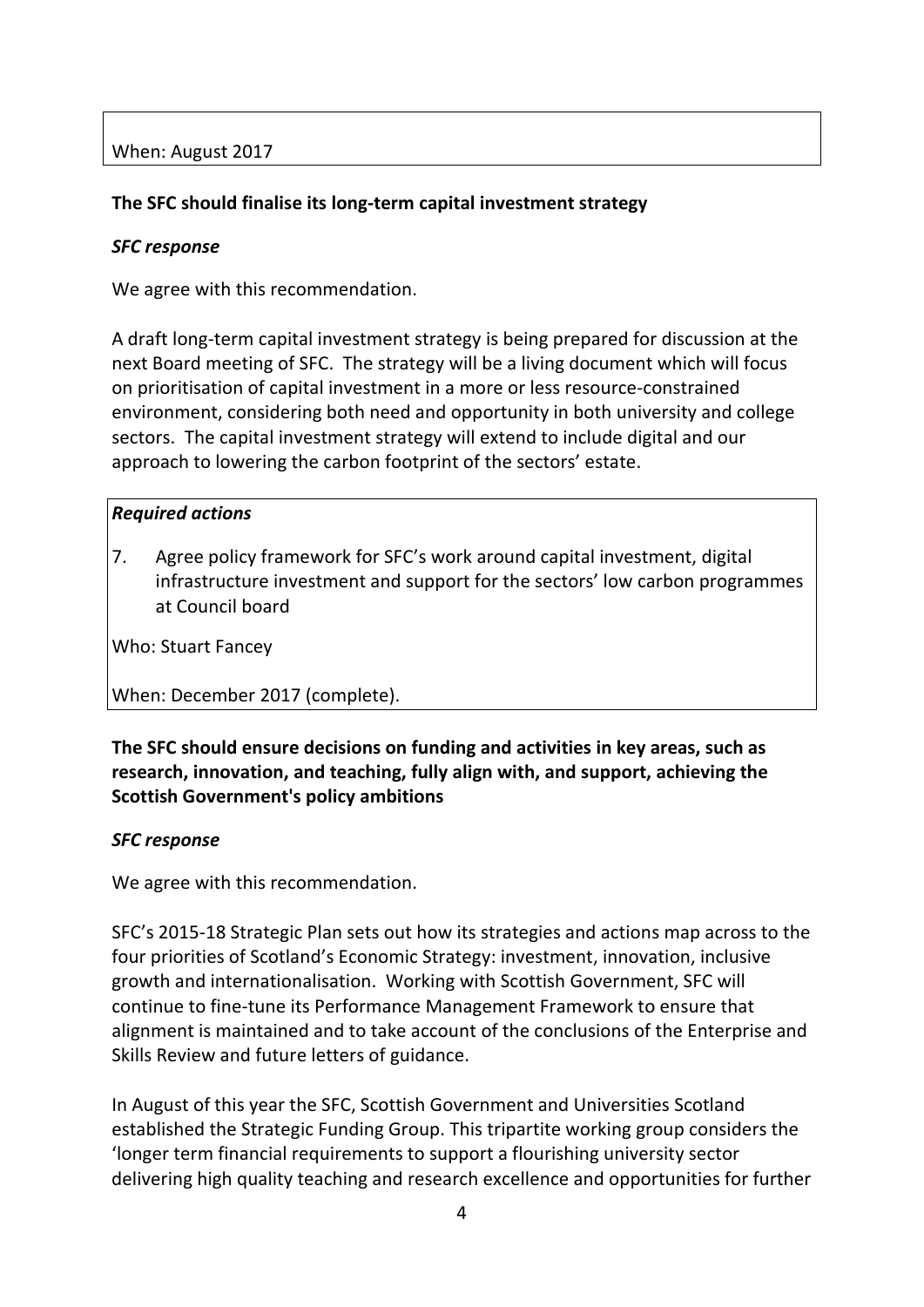efficiencies and enhanced productivity'. It looks at the support necessary to maintain a world-class university sector and identifies ways to increase the contribution of universities to shared priorities including widening access and economic growth. This Group will also consider the implications of the outcome of the EU Referendum and how these might be managed to best effect.

Outcome agreements also offer a significant vehicle for the SFC, Scottish Government and the university sector to work together to achieve the policy ambitions of the Government. They are intended to help universities demonstrate their distinct contribution to the Scottish Government's priorities as set out in the Scottish Economic Strategy, the Programme for Government and in Ministerial Letters of Guidance to SFC. SFC, Scottish Government and the university sector continue to work closely together to refine the outcome agreement process and to improve reporting (see below).

#### *Required actions*

8. Develop reporting framework for Scottish Government in relation to most recent Letter of Guidance.

Who: Martin Fairbairn

When: January 2017 (complete)

9. Map final 2017-18 funding proposals against national performance framework and most recent letter of guidance

Who: Michael Cross

When: April 2017

**The SFC should finalise its performance management framework to enable it to assess and report publicly on its progress in implementing its strategic plan**

#### *SFC response*

We have implemented this recommendation.

SFC's Performance Management Framework has now been revised to reflect the new strategic plan (although it will be subject to continuous development). Going forward, that will be a key source for the information published in SFC's annual report and accounts on progress with SFC's strategic plan.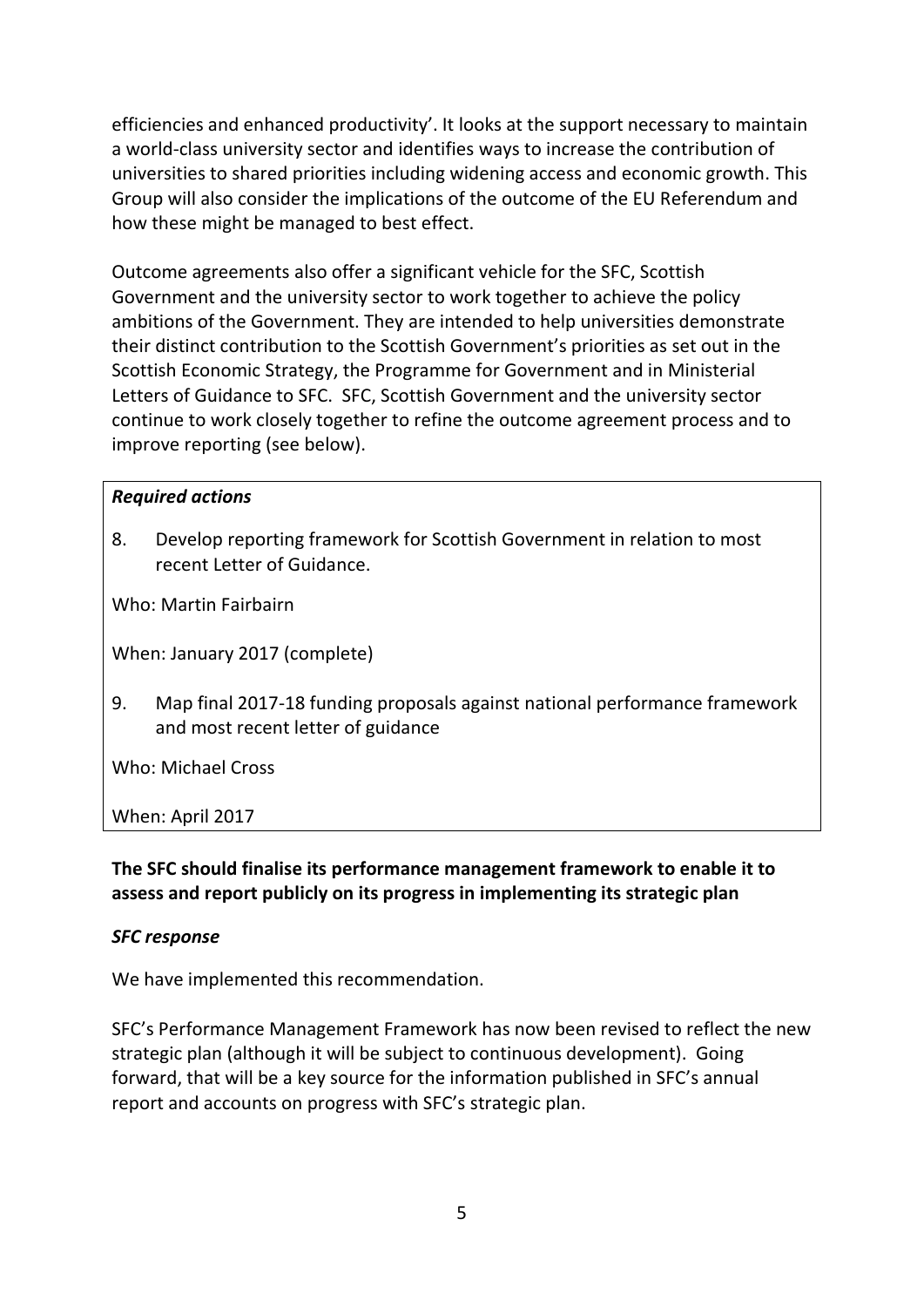10. Ensure performance section of annual report and accounts reflects up-to-date information in Performance Report.

Who: Martin Fairbairn

When: May 2017

## **The SFC should regularly assess and clearly report on the performance of the higher education sector, including its financial health**

## *SFC response*

We agree with this recommendation.

SFC will continue to develop its existing outcome agreement reporting arrangements, which will include financial health in the future.

SFC uses a set of National Measures to assess and monitor the performance of the university sector. The outcome agreement process has twelve measures for which there is a time series of data broken down by individual universities. The measures cover key access and retention statistics broken down by protected characteristics and other key groups. There is also key information collected by the Higher Education Statistics Agency (HESA); for example, graduate destinations and UK Performance Indicators.

Much of this information is published in '*University Outcome Agreement – Summary of Progress and Ambitions'* and '*Learning for All: Measures of Success'*. We will continue to reflect on how this can be developed. Information on financial health will be added to future outcome agreement publications.

#### *Required actions*

- 11. See Action [2 above.](#page-0-0)
- 12. Design how financial health will be reported in outcome agreement summary reports.

Who: Lorna MacDonald

When: End-March 2017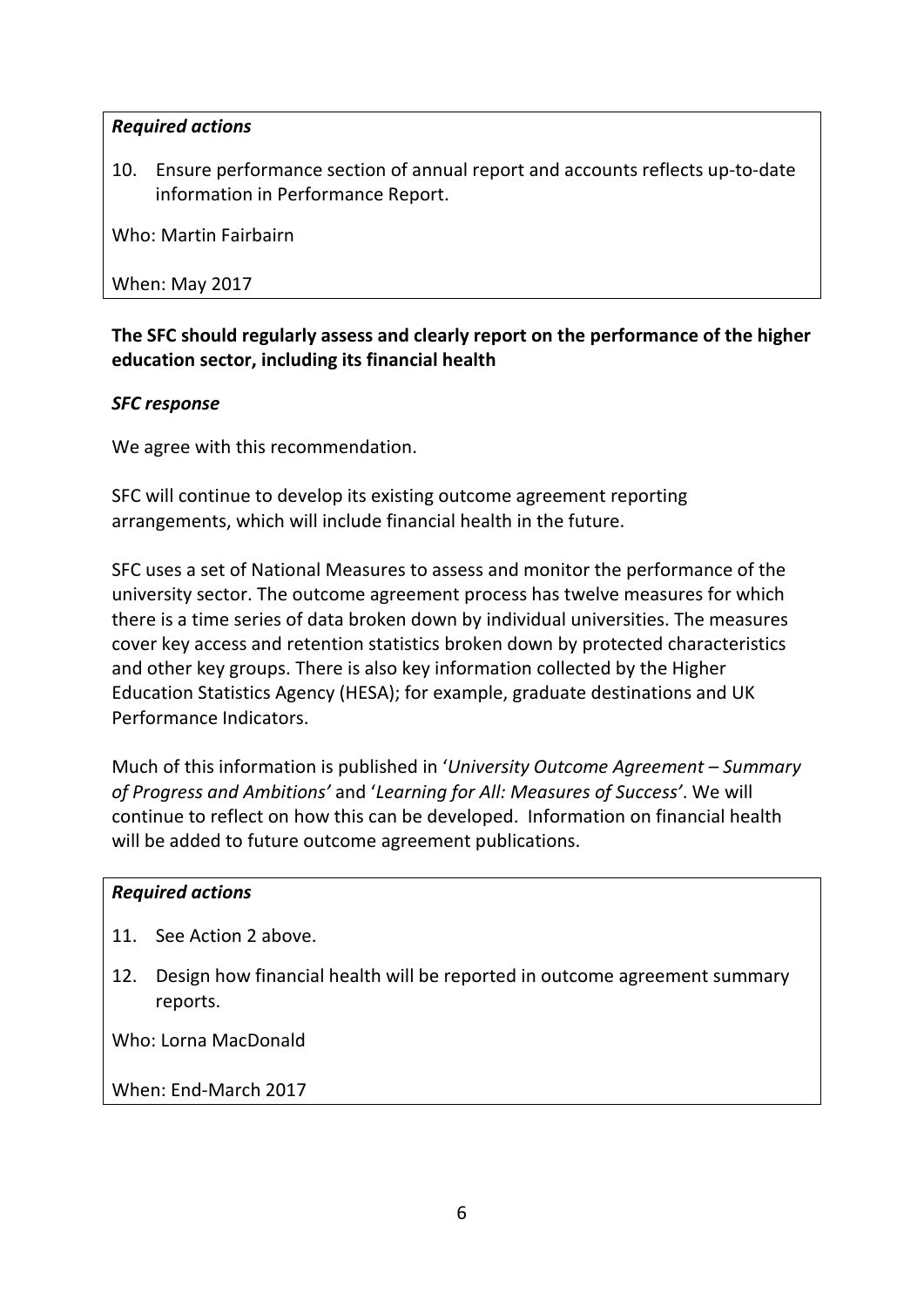**The SFC should review the outcome agreement process, with universities and the Scottish Government, to ensure that:**

- **it is fully aligned with the SFC's new strategic plan**
- **outcome agreements provide sufficient assurance that public funding is contributing effectively to delivering national objectives**
- **individual universities' performance against targets is presented in a transparent and consistent way in the outcome agreements.**

#### *SFC response*

We agree with this recommendation.

The next iteration of our outcome agreement guidance (to be published within the next few weeks) will reflect our new strategic plan.

Building on existing arrangements, SFC is meeting regularly with the Scottish Government to review and refine the national priorities within the Outcome Agreement guidance and to set overall targets for the sector, ensuring alignment with SFC's strategic plan. From early in 2017 SFC will review the outcome agreement arrangements in collaboration with Scottish Government and Universities Scotland to:

- ensure that aspirational targets for individual institutions are set over the three year period of the Outcome Agreement, which support national priorities and targets; and
- improve the consistency of how performance is reported.

#### *Required actions*

13. Review the outcome agreement guidance which has now been published to confirm that this recommendation has been sufficiently addressed.

Who: Michael Cross

When: End-December 2016 (complete)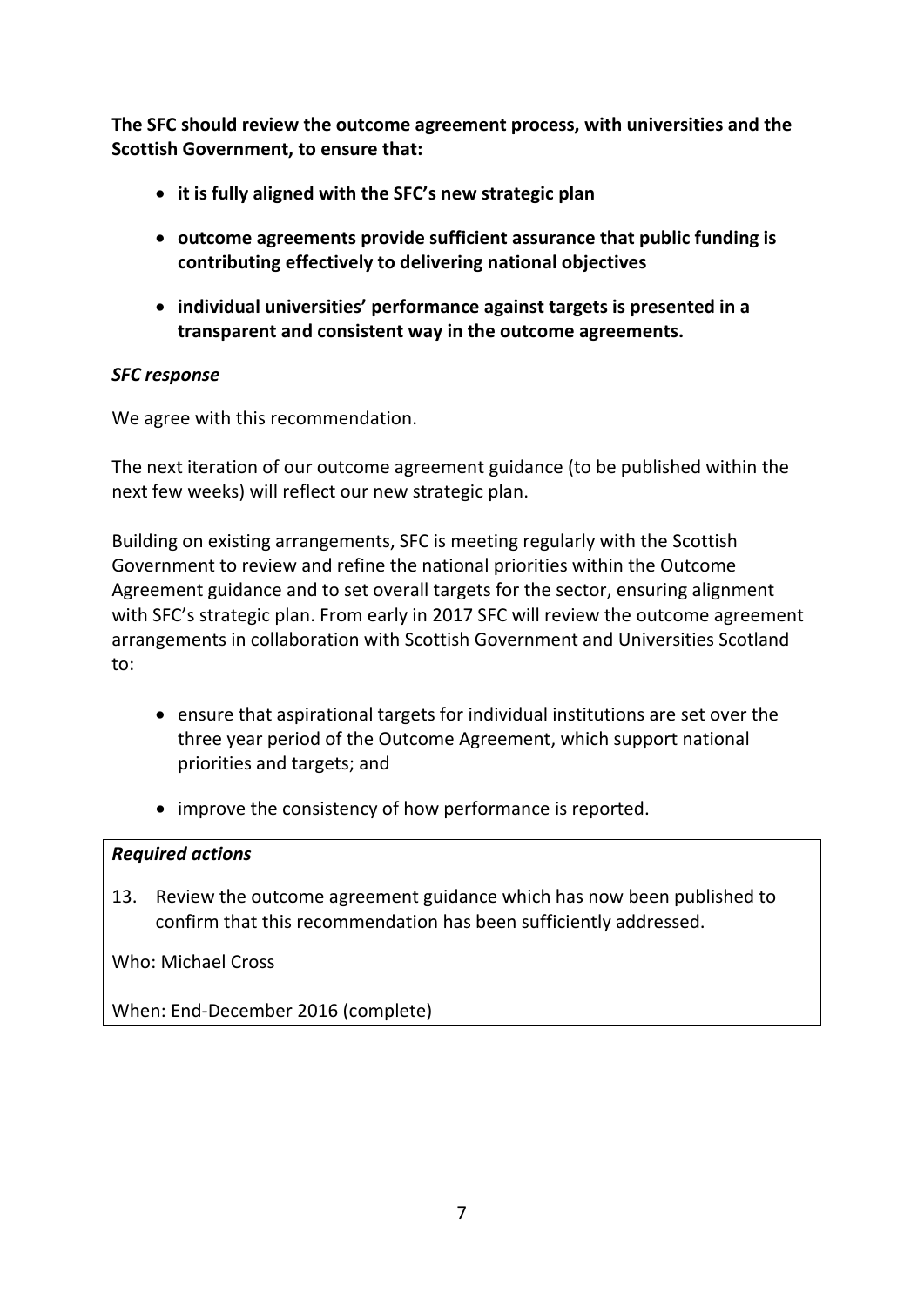**The Scottish Government, SFC and universities should progress plans to develop a long-term framework, as set out in the Scottish Government's 2015 Draft Budget document, for the Scottish Government and the higher education sector to work together to maximise the benefits of higher education for Scotland**

#### *SFC response*

We agree with this recommendation.

As already noted, in August of this year the SFC, Scottish Government and Universities Scotland established the Strategic Funding Group, which will consider the development of appropriate long-term frameworks and strategies.

#### *Required actions*

14. See Action [1 above.](#page-0-1)

The following three paragraphs are withheld from publication on the Council website under the Freedom of Information (Scotland) Act 2002, Section 30: Prejudicial to the effective conduct of public affairs

 $\lceil$   $\rceil \times 3$  paragraphs

**The Scottish Government, SFC and universities should progress work to develop an agreed approach to achieving the national targets for widening access.**

#### *SFC response*

We agree with this recommendation.

SFC staff worked closely with Scottish Government colleagues in on the joint secretariat that supported the Commission on Widening Access to develop the *Blueprint for Fairness* report, in which the targets are contained. SFC is now meeting with Scottish Government staff fortnightly to implement the report. We will also work with Universities Scotland in its implementation.

#### *Required actions*

15. Formalise plan for implementing SFC aspects of *Blueprint for Fairness*

Who: Michael Cross

When: End-December 2016 (complete)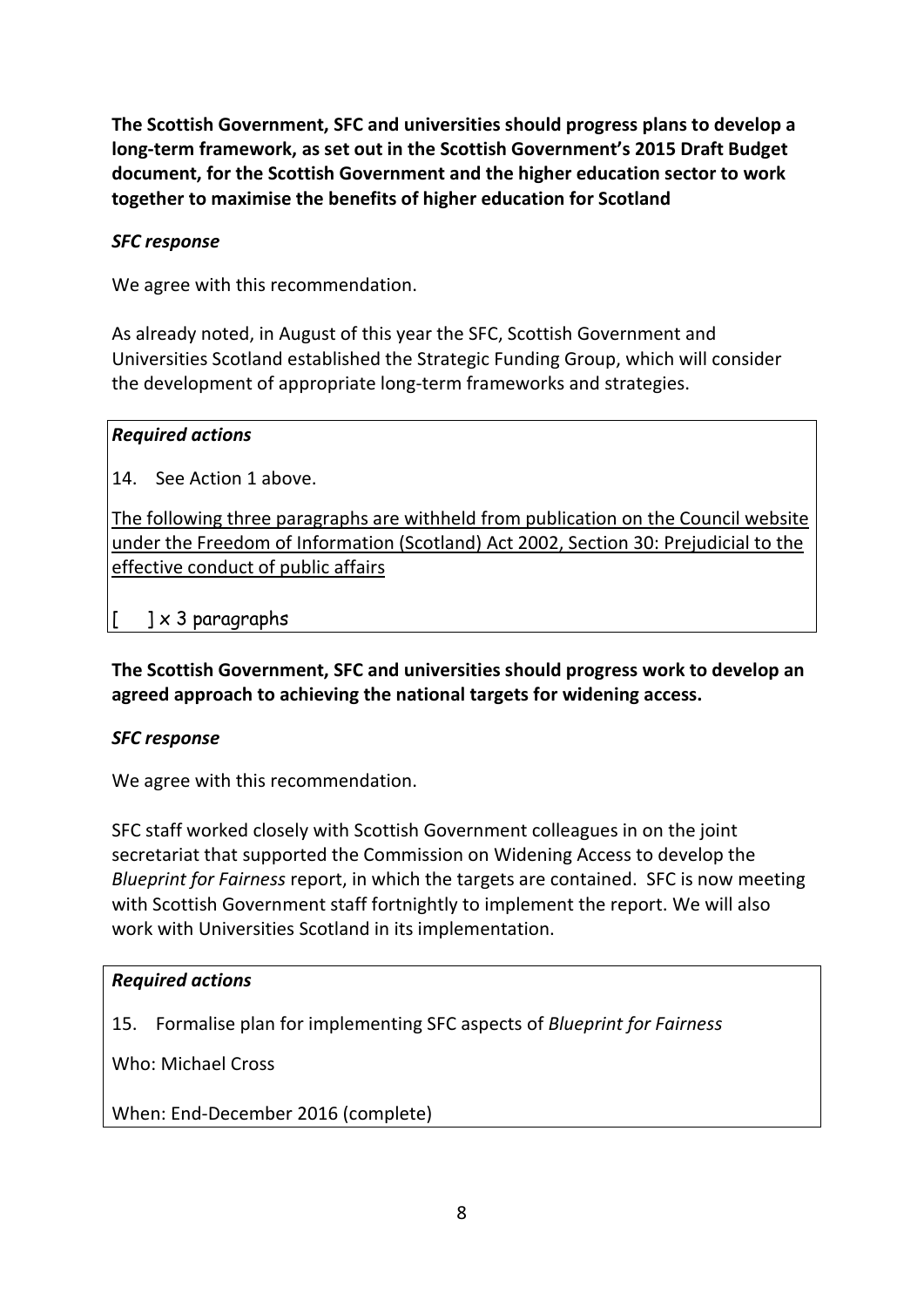**Universities should work individually, across the sector, and with partners, to**

- **further develop efficient ways of delivering high-quality teaching, research, and innovation. This includes looking at different ways of working, such as increased collaboration, joint provision, and the use of new technologies**
- **identify further opportunities to diversify, and maximise, income streams as part of ensuring their longer-term financial sustainability.**

## *SFC response*

Although this recommendation is addressed to the university sector, SFC will work with it to build on existing work to continually enhance efficiency and maximise income streams. SFC has discussed this recommendation with Universities Scotland, which has confirmed that it would be very happy to provide a full response to the Committee.

## *Required actions*

The following three paragraphs are withheld from publication on the Council website under the Freedom of Information (Scotland) Act 2002, Section 30: Prejudicial to the effective conduct of public affairs

 $\begin{bmatrix} 1 & x & 3 \end{bmatrix}$  paragraphs

## **(B) 'Scotland's colleges 2016'**

**The Scottish Government and the SFC should specify how they will measure and publicly report progress in delivering all of the benefits that were expected from regionalisation and mergers, in line with our recommendation from last year, which was endorsed by the Public Audit Committee**

#### *SFC response*

Since the Auditor General's Report was published, the SFC has reported on the merger programme in 'Impact and success of the programme of college mergers in Scotland 2012-13 and 2013-14', published on 22 August 2016. This describes the impact of the merger programme and the impact of the larger colleges created by the programme. In most cases these merged colleges are regional colleges.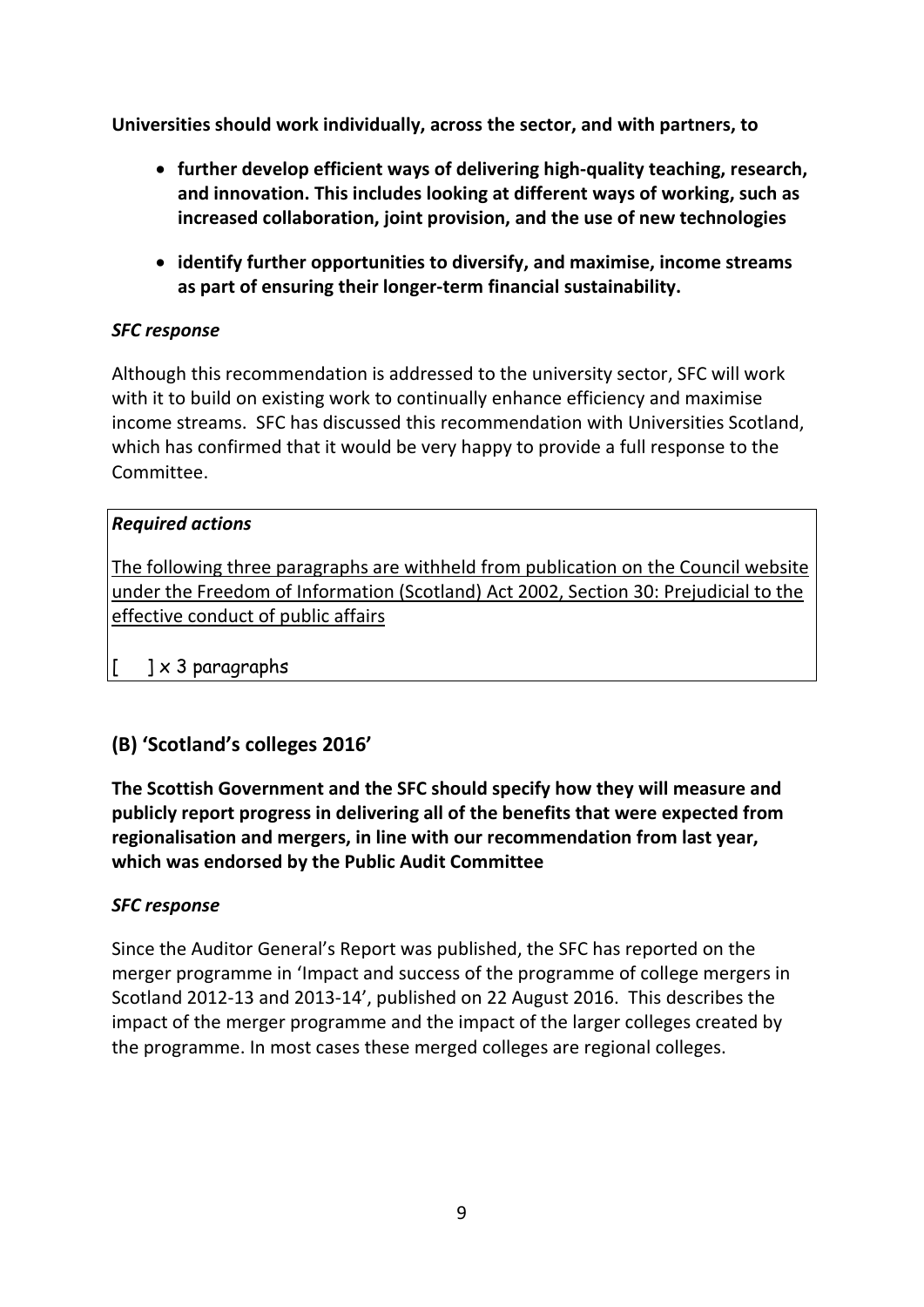<span id="page-9-0"></span>16. Review published report, identify any missing elements and publish the missing information.

Who: Michael Cross

When: March 2017

**The Scottish Government and the SFC should publish information on the costs and savings achieved through the merger process, in line with our recommendation from last year, which was endorsed by the Public Audit Committee**

#### *SFC response*

We agree with this recommendation.

SFC's report 'Impact and success of the programme of college mergers in Scotland 2012-13 and 2013-14' included information for each merger on both savings and costs. We did not include the costs of harmonisation of salaries for all colleges, though we are working to fully establish these. Care is being taken to ensure the harmonisation costs identified are those which relate directly to the mergers, as distinct from those additional costs which stem from the separate decision to move towards pay harmonisation across the sector.

#### *Required actions*

17. See Action [18 above.](#page-9-0)

**The Scottish Government and the SFC should work with colleges to determine the current condition of the college estate and prepare a plan to ensure that it is fit for purpose**

#### *SFC response*

We agree with this recommendation.

SFC is currently commissioning the production of a baseline report on the condition of the college estate. Thereafter SFC will undertake a comprehensive review of the capital needs of the college estate and develop a long-term plan. SFC aims to have this in place by the early part of the 2017-18 financial year and to reflect it in future iterations of the Council's 10-year infrastructure strategy.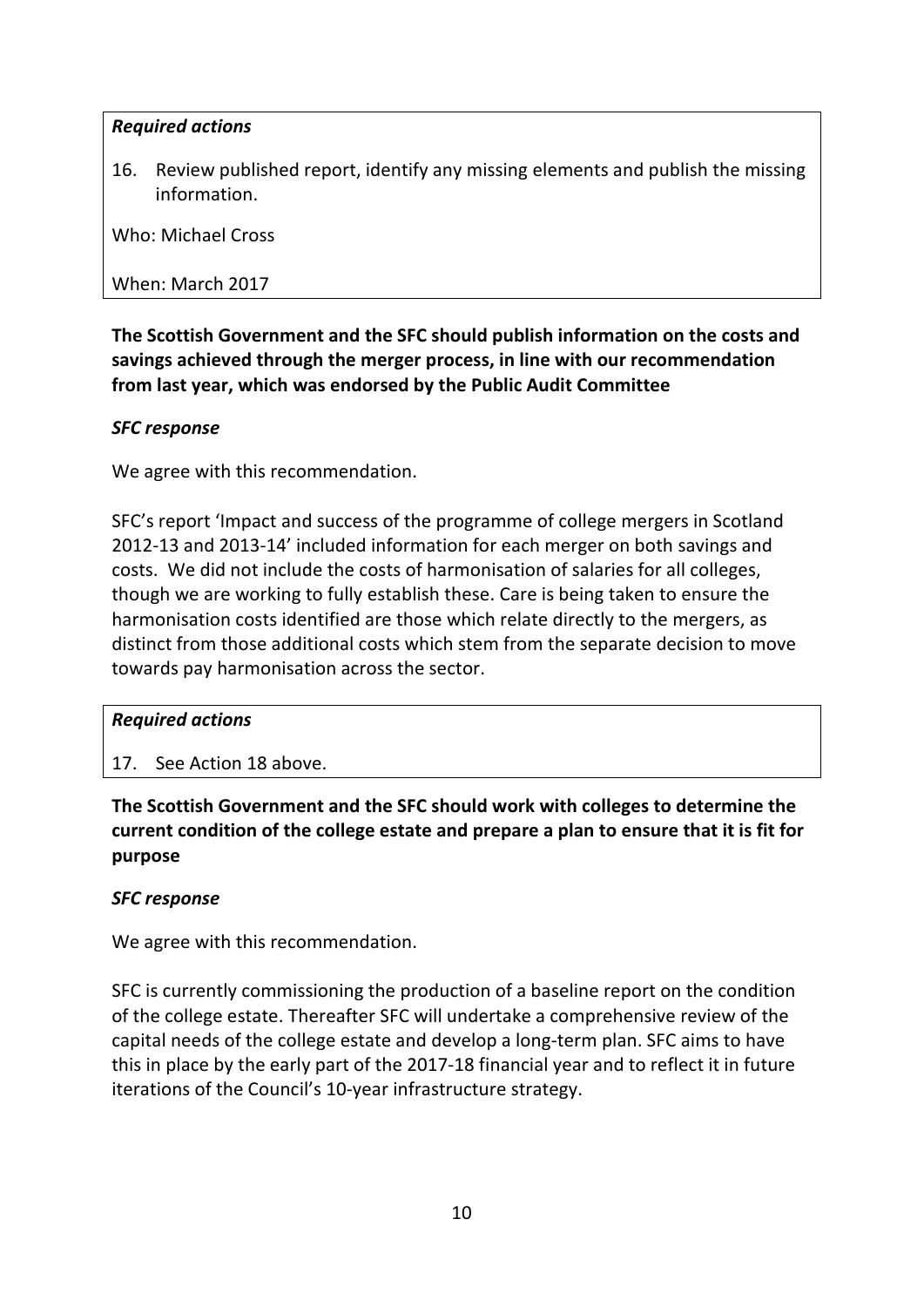18. See Action [7 above](#page-3-0) (complete).

19. Complete college estates condition review.

Who: Stuart Fancey

When: Summer 2017. (This work has been commissioned via SFC's Property Support Service.)

**The Scottish Government and the SFC should use the Scottish Government's endto-end review of the skills agencies in Scotland to re-examine, clarify and set out the role of the SFC, particularly in relation to college governance**

#### *SFC response*

The Scottish Government has stated that the Enterprise and Skills review is focused on the role of the support offered by our enterprise and skills agencies, including Scottish Enterprise, the Scottish Funding Council, and Skills Development Scotland, with a view to ensuring that they are delivering the joined-up support that young people, universities, colleges, training providers, businesses and the workforce need. The Scottish Government has also stated that the Review will be taken forward in two stages, with the first stage concluding shortly.

With regard to college governance, SFC's role is now focussed on ensuring compliance with the Scottish Public Finance Manual, through SFC's Financial Memorandum with colleges, a copy of which is available here:

• [http://www.sfc.ac.uk/guidance/Governance/FinancialMemorandum/financi](http://www.sfc.ac.uk/guidance/Governance/FinancialMemorandum/financial_memorandum.aspx) [al\\_memorandum.aspx](http://www.sfc.ac.uk/guidance/Governance/FinancialMemorandum/financial_memorandum.aspx) 

The SFC has also supported the work of the Good Governance Task Group which was chaired by the Cabinet Secretary for Education and Lifelong Learning in early 2016 and considered a range of issue relating to college governance. The SFC has also supported the development of the 'Code of Good Governance for Scotland's Colleges', which SFC has formally endorsed using its powers under the Further and Higher Education (Scotland) Act 2005. Compliance with the Code is therefore now a condition of SFC's funding.

## *Required actions*

20. Bring together material on SFC's role in relation to governance and financial health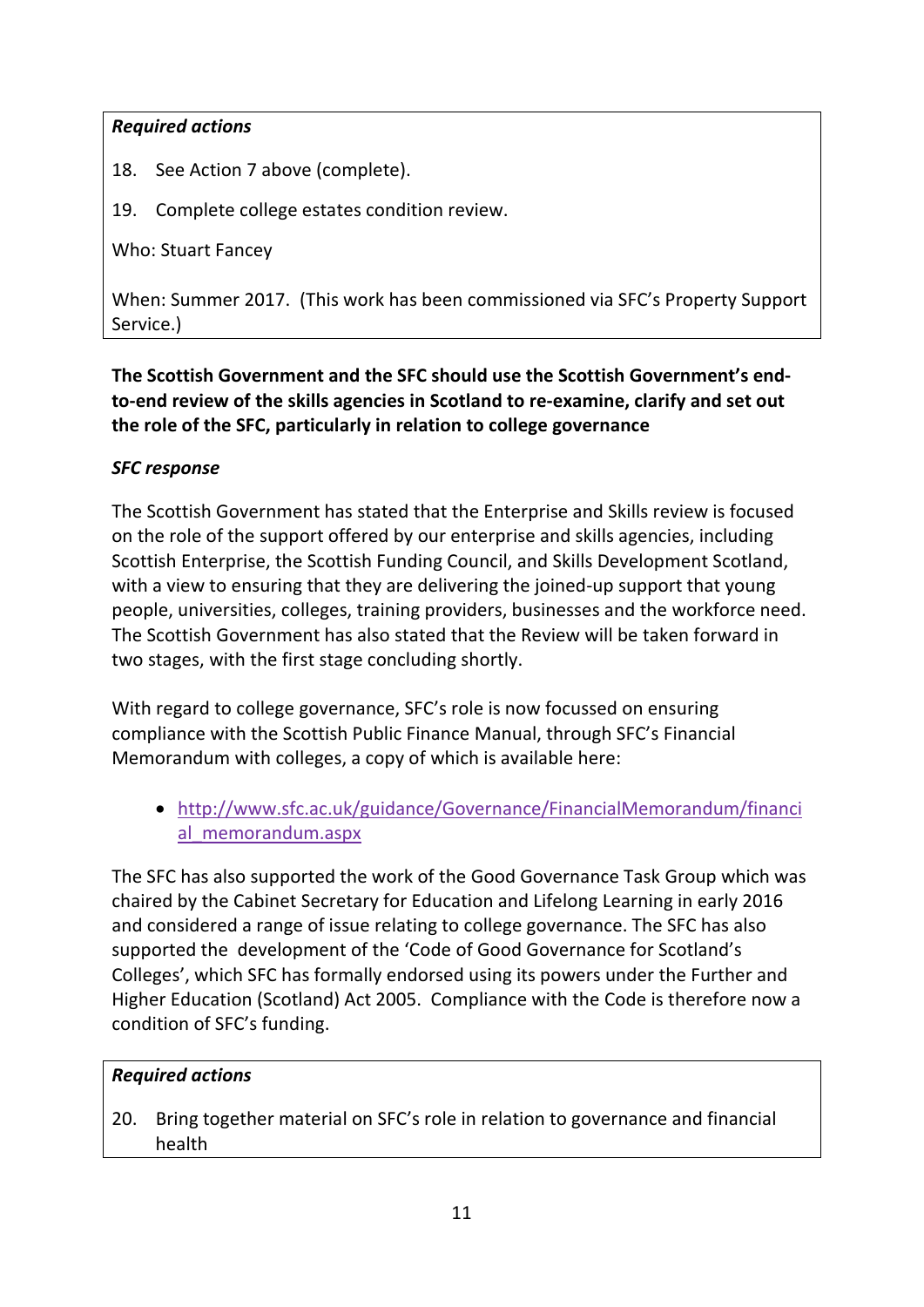Who: Martin Fairbairn

When: December 2016 (complete)

21. Engage in Phase 2 of the Enterprise & Skills Review

Who: Martin Fairbairn

When: Ongoing

## **The Scottish Government and the SFC should identify and implement a better approach to allocating depreciation budgets to colleges**

#### *SFC response*

We agree with this recommendation.

The key issue in this area concerns the establishment of a proportionate mechanism for approval of colleges' proposed utilisation of depreciation funds; the existing process involves detailed interaction between SFC, Scottish Government and Colleges Scotland. Colleges need to have certainty in this area in the context of maintaining effective budgetary control and financial management arrangements. This is a complex matter and SFC is continuing to work closely with Scottish Government and colleges to develop an enhanced approach for the application of depreciation funds.

#### *Required actions*

22. Work with Scottish Government to finalise framework for 2016-17

Who: Lorna MacDonald

When: End-December 2016 (complete)

23. Work with Scottish Government to improve process and framework for 2017-18

Who: Lorna MacDonald

When: End-April 2017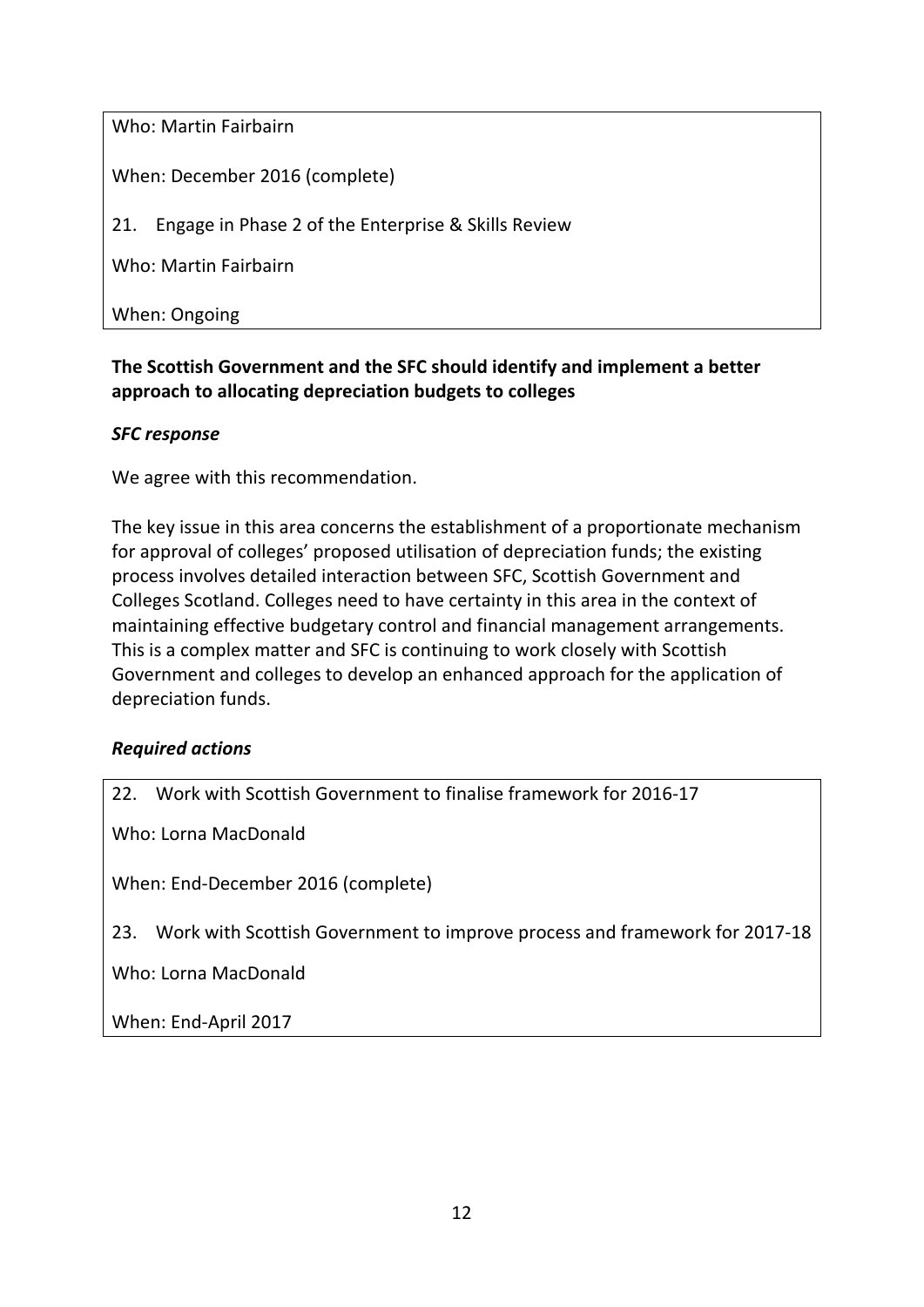**The SFC should require colleges to report how they have spent depreciation cash funding in their accounts, including a breakdown of the spending**

#### *SFC response*

We agree with this recommendation.

Additional guidance has been included in SFC's Accounts Direction to colleges for the year ending 31 July 2016. Where a college has incurred a deficit as a result of spending net depreciation funds, it is required to include a note and table in the annual report and accounts explaining how the funds have been accounted for and the impact on the operating position for the year. The Direction includes an illustrative form of words which colleges can supplement if necessary to reflect local circumstances.

#### *Required actions*

24. Review the recent Accounts Direction to confirm that this recommendation has been sufficiently addressed.

Who: Lorna MacDonald

When: End-December 2016 (complete)

## **The SFC should explore with colleges a way to better assess demand for college courses across Scotland**

#### *SFC response*

We agree with this recommendation.

SFC works with the college sector to set activity targets for outcome agreements. We use as the main evidence base our demographic model, which helps to align the number of college places to the needs of each region. The demographic model essentially aims to quantify the number of young people in the region who are not at school or university or are not in a job or training programme. The demographic model also quantifies those claiming Job Seekers Allowance (JSA) in the 20 to 24 agegroup and older students who have been claiming JSA for more than a year or are from the most deprived areas. We also provide places to each region to upskill those in employment to help advance the economy. SFC also take into account colleges' performance against previous years' targets, specific regional factors in relation to supply and demand, and institutional sustainability (i.e. so that there are no large swings in activity targets year on year).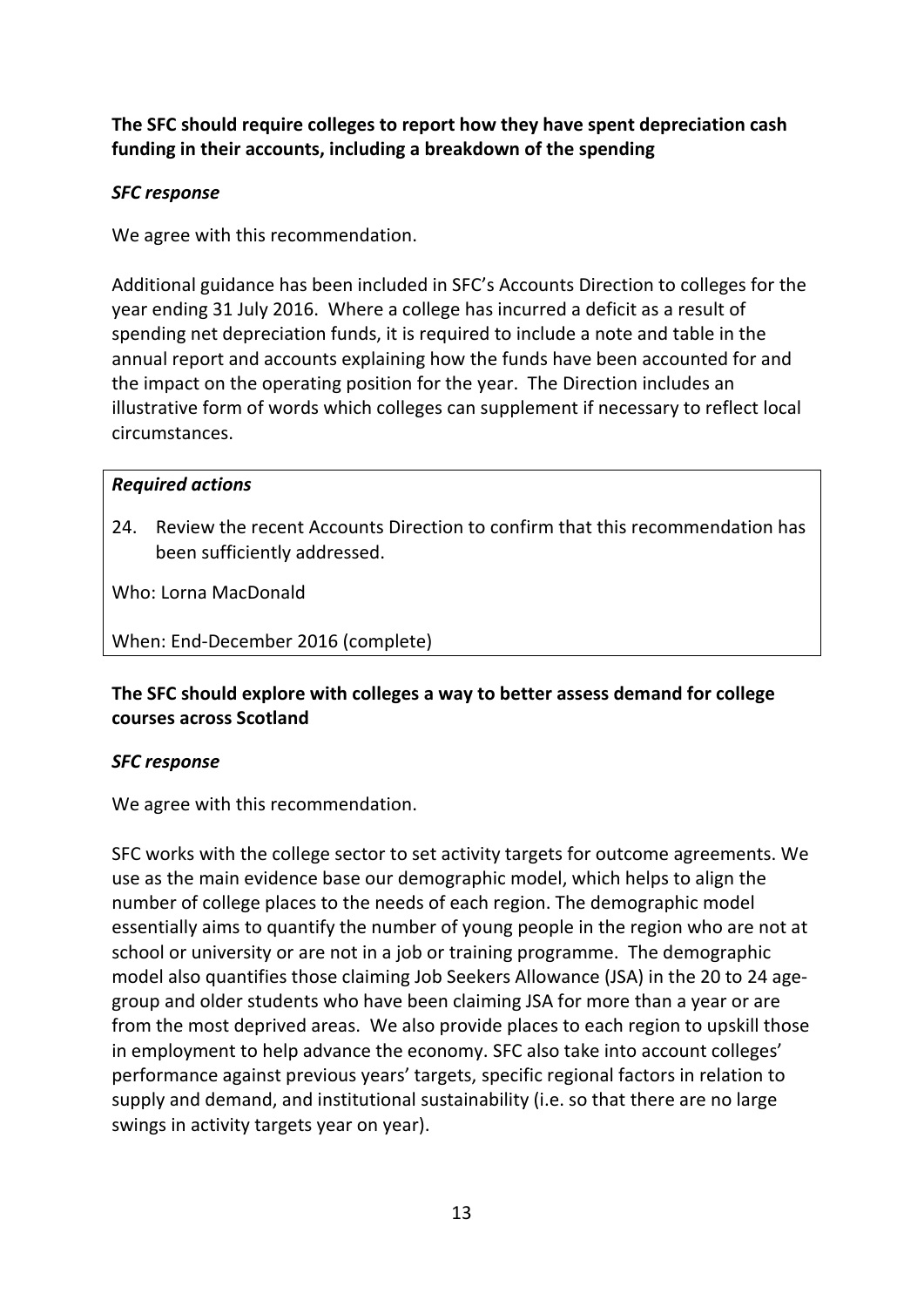Taking account of the recommendation, SFC will now work with the Scottish Government and colleges to adapt the parameters in the model for future years to reflect changing priorities and regional situations.

We have also worked with Colleges and Government on the collection of consistent application data across Scotland in order to better understand demand. We will work with these partners to widen that project to all colleges.

#### *Required actions*

25. Conclude on whether there are any regional developments that have potential to be usefully expanded across the sector.

Who: Michael Cross.

When: End-March 2017

## **The SFC should publish information about leaver destination at national, regional and college levels**

#### *SFC response*

SFC published the 'College Leaver Destinations 2014-15' report on 21 September 2016. This was the second College Leaver Destination publication and the first not classified as experimental statistics. The 2014-15 report gives the first detailed account of full-time qualifying student destinations on completion of courses in Scotland's colleges.

The report sets out the distinct role of college courses within further and higher education, which typically involve further study in college and university as well as routes to employment. The 2014-15 report extends to include deprivation and equalities information as well as regional and college breakdowns.

#### *Required actions*

26. Review the leaver destinations report which has now been published to confirm that this recommendation has been sufficiently addressed.

Who: Lorna MacDonald

When: End-February 2017 (complete)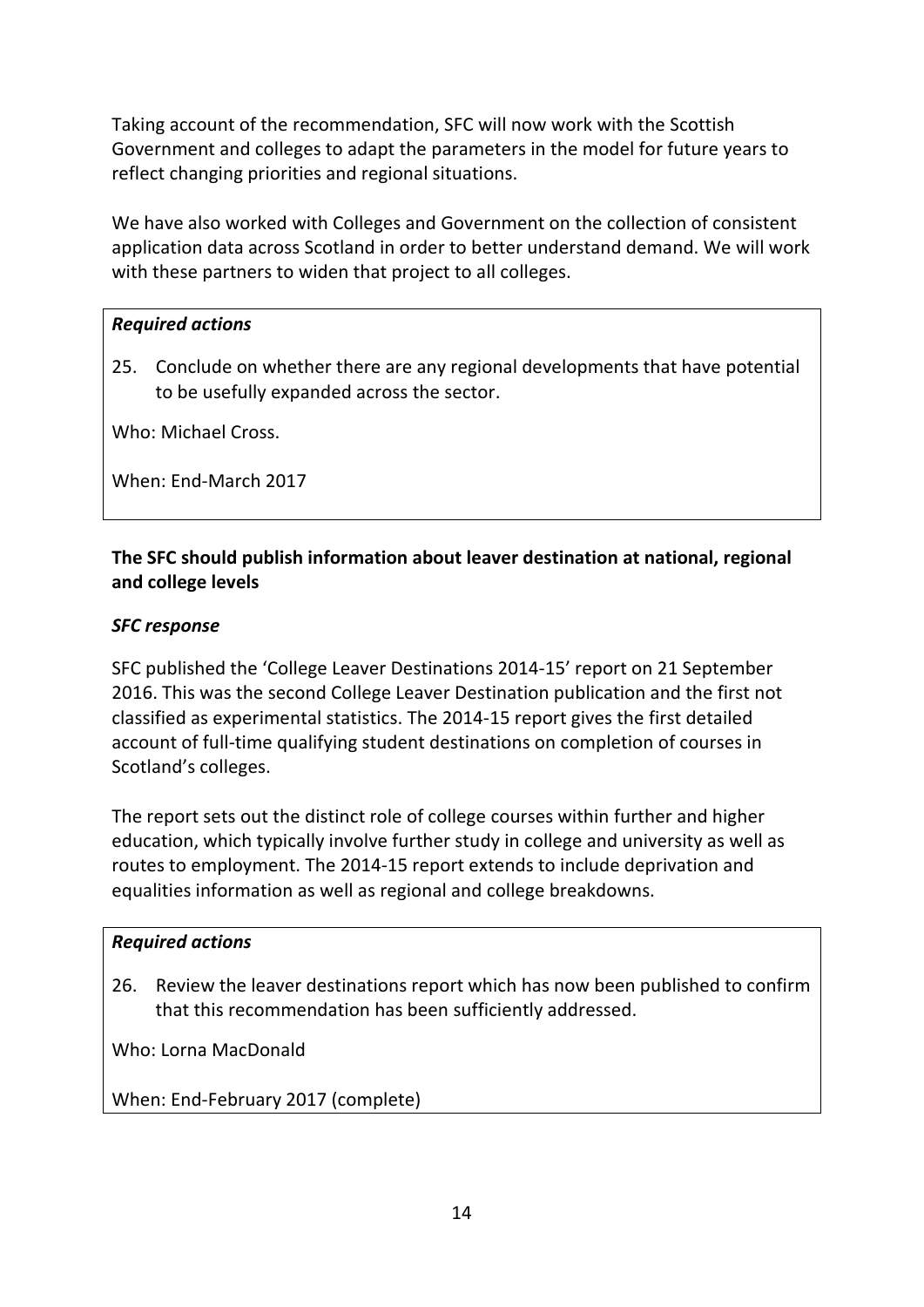## **Other recommendations**

Although the following three recommendations are addressed to the college sector, SFC will work with it to take these matters forward. SFC has discussed these recommendations with Colleges Scotland, which has confirmed that it would be very happy to provide a full response to the Committee.

*Colleges should develop long-term (a minimum of five years) financial strategies. These should be underpinned by medium-term (between three and five years) financial plans that link to workforce plans and take account of significant financial pressures such as national collective bargaining, estate development and maintenance and student support funding*

## *SFC response*

SFC is working with colleges, Scottish Government and key stakeholders to explore ways to provide for greater flexibility around financial planning which will help colleges to deal with uncertainty and address ongoing cost pressures.

## *Required actions*

27. Work with Colleges Scotland to develop an approach to long-term financial plans, building on existing financial forecast return requirements. (The college sector Finance Network is working on an approach, with support from SFC, especially in relation to the use of common planning assumptions.)

Who: Lorna MacDonald

#### When: End-May 2017

## *Colleges should implement a more systematic approach to workforce planning to ensure that they have the appropriate resources and skills to achieve their strategic goals*

#### *SFC response*

SFC will work with colleges and Scottish Government to look at future workforce requirements for the sector. This work will take account of the Audit Scotland good practice guide *Scotland's public sector workforce* as well as the Scottish Government's Labour Market Strategy and Fair Work Convention.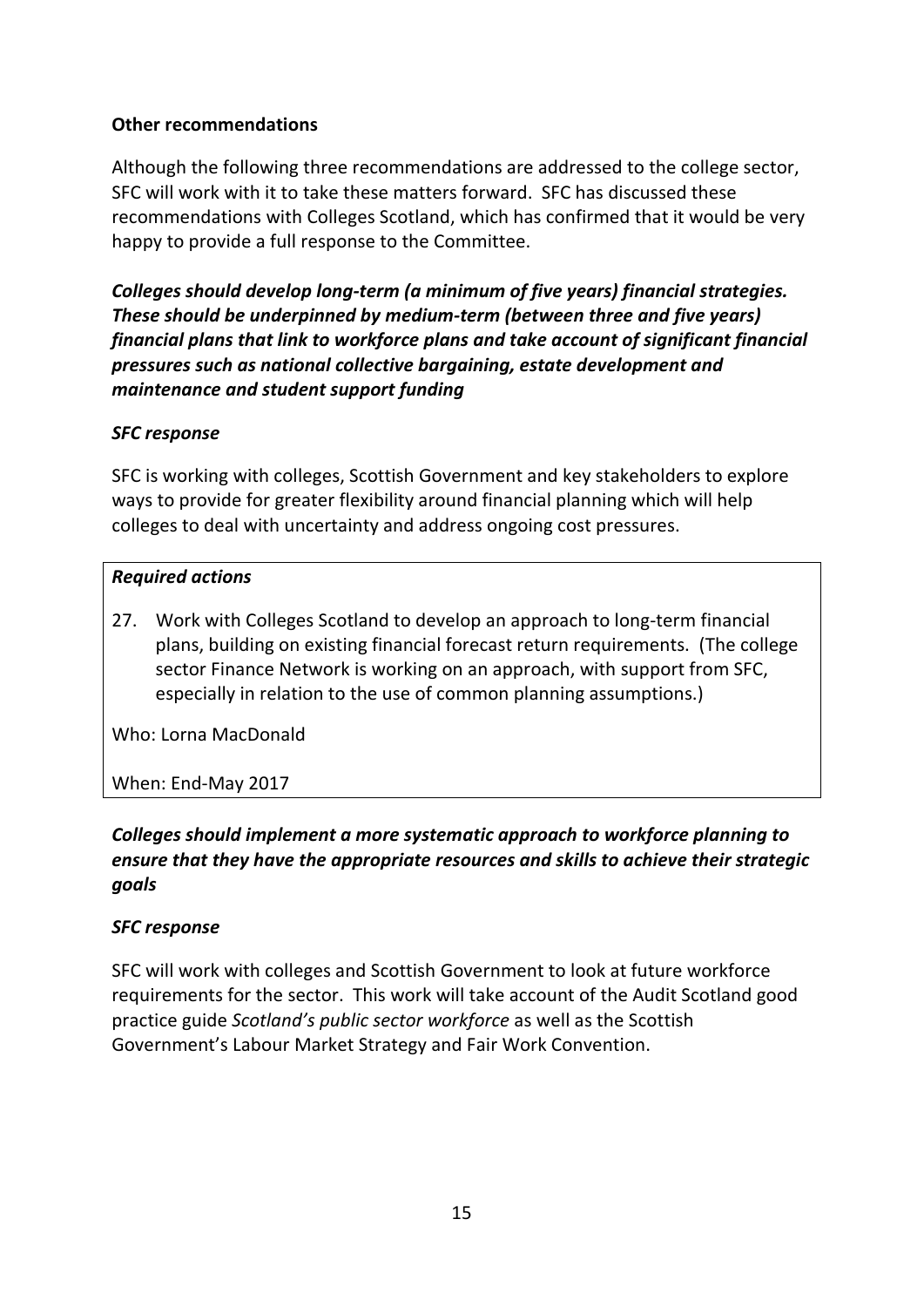28. Work with Colleges Scotland to develop an approach to workforce planning. (SFC is liaising with the college sector HR and OD Network to support it in developing guidance on workforce planning.)

Who: Martin Fairbairn

When: End-May 2017

## *Colleges should make agendas, supporting papers and minutes (subject to confidentiality issues) for board and committee meetings publicly available within appropriate timeframes.*

## *SFC response*

The college sector has embraced the need to focus on achieving the highest standards of governance. A 'Code of Good Governance for Scotland's Colleges' has been developed and the sector's Good Governance Steering Group continues to meet to oversee its implementation and review. SFC will work with colleges to ensure that College board activities are sufficiently transparent, in line with the requirements of the Code, which states: "The board must ensure that its decisionmaking processes are transparent … [and] this includes … the prompt production, dissemination and online publication of board/committee agendas, minutes and papers to the public".

#### *Required actions*

29. Review college and RSB websites to ensure agenda, papers and minutes are being published timeously.

Who: Martin Fairbairn

When: End-March 2017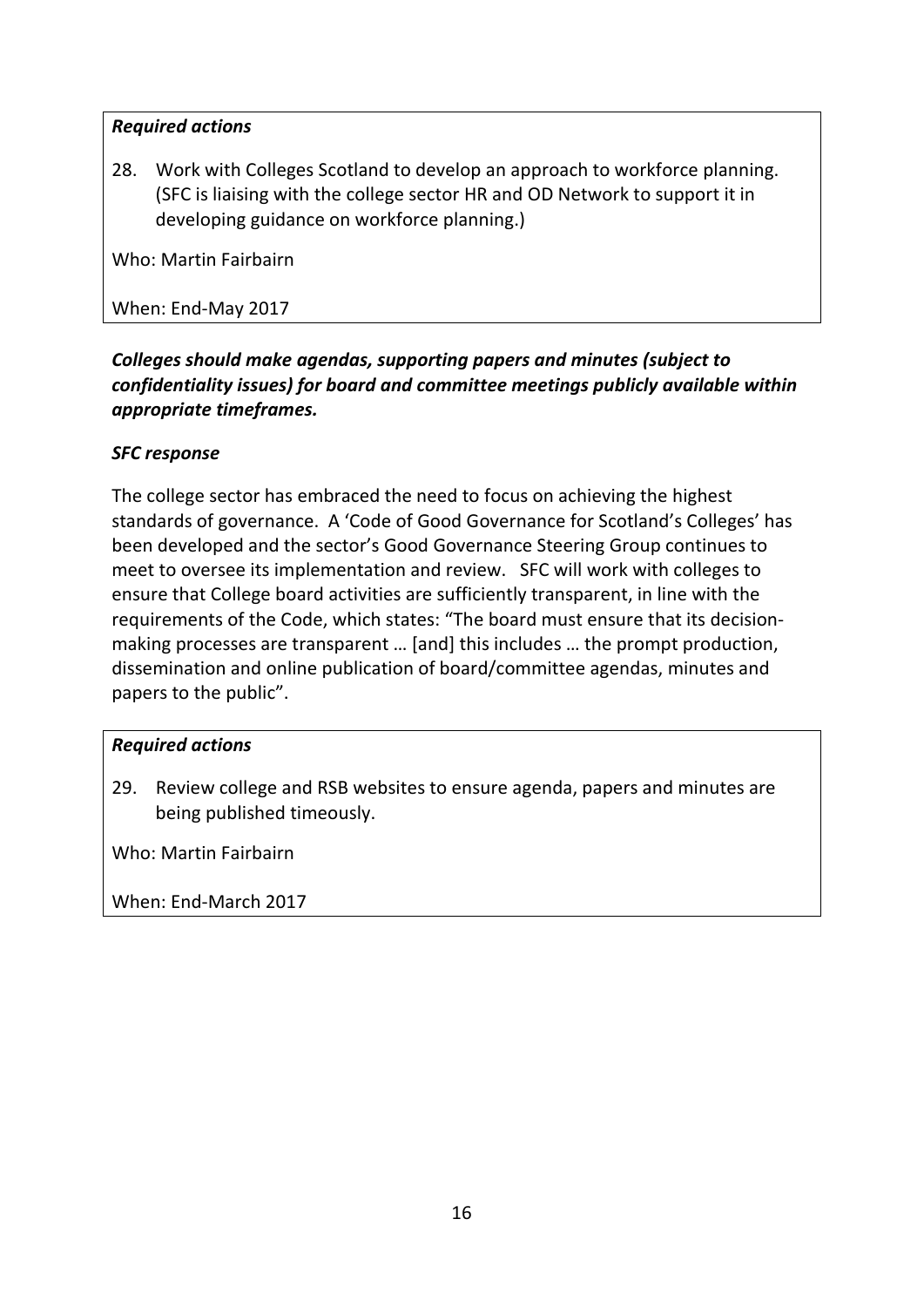# **(C) '2014-15 audit of Edinburgh College'**

We have been working closely with Edinburgh College on supporting and ensuring delivery of a Business Transformation Plan to address the financial issues raised in the Auditor General's report.

Outlined below is the support provided by SFC and the progress that Edinburgh College has made, to address the College's financial and organisational challenges in the period since that covered by the Auditor General's Report.

#### **Business Transformation Plan**

#### *SFC response*

Edinburgh College submitted a Business Transformation Plan (BTP) to SFC at the end of March 2016. The scope of the BTP is broad, and with 19 projects there is a significant volume of work to be undertaken over the next three years. SFC is broadly supportive of the College's plan and the direction outlined in the BTP. We have asked for a prioritisation of work around the core areas of: priority based budgeting; curriculum planning; learning, teaching and assessment strategy; and teaching staff realignment.

To date SFC has agreed to support two elements of the BTP financially. These were an initial tranche of voluntary severance and a cash facility to ensure the viability of the College over the coming year as it adjusts to the changed activity target. The first phase of voluntary severance was supported up to a total of £650,000. As a condition, SFC sought assurances on severance management to ensure the scheme was appropriately targeted. As a result, the College has secured on-going staffing savings of £1,072,133. This has also resulted in a restructured senior management and leadership team.

Management of college cash flow will be assisted through a cash facility of £2.9M for 2016-17 to support College with the consequences of the reduction of 12,000 credits from its SFC funding and 2,230 credit transfer to SRUC (as part of an agreed transfer of specialist provision).

In order to ensure a shared understanding of, and to rigorously assess the plan, auditors Scott Moncrieff were commissioned to review the BTP. The review was supportive of the objectives of the BTP and made recommendations to enhance financial monitoring and the management of project interdependencies. The recommendations have been considered with the College which is now working to implement the recommendations. SFC has indicated to the College that it will support the plan on a phased basis – providing flexibility to respond to changing financial contexts and opportunities. The plan includes in its early stages a review of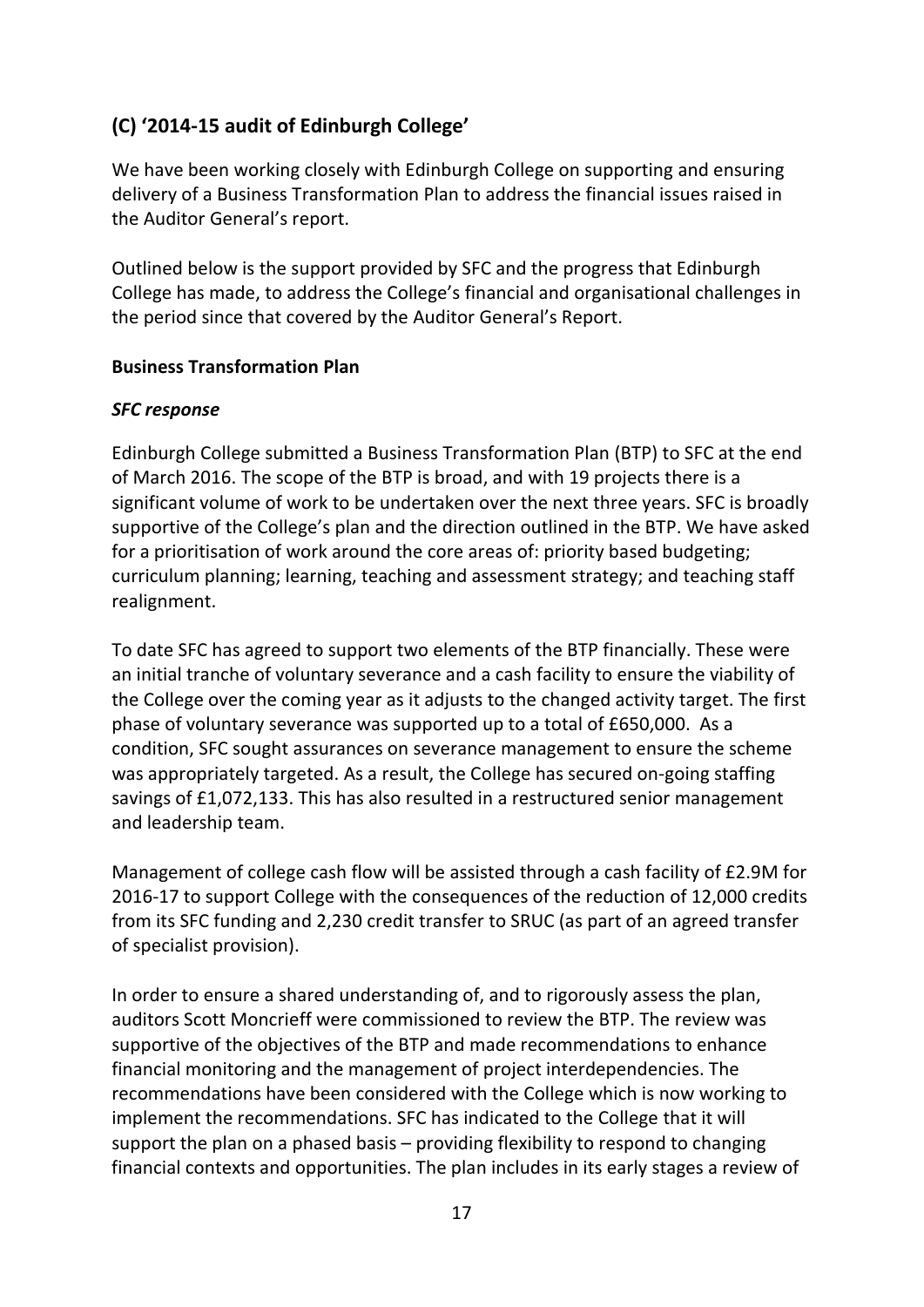all programme frameworks, improvement of induction and application processes, and the formal review of the College curriculum – the impacts of which should begin to have an effect in 2016-17.

SFC is meeting with the College monthly to ensure the BTP is on track and is being implemented in a systematic and sustainable way.

## *Required actions*

30. Review progress against BTP and assess whether it is sufficient. (SFC wrote to the Public Audit and Post-legislative Scrutiny Committee on 13 February 2017.)

Who: Michael Cross

When: End-January 2017 (complete)

## **2016-17 student recruitment**

#### *SFC response*

As some of the financial issues at the college have related to under-recruitment of students and subsequent reductions in activity targets, SFC is monitoring closely the College's progress towards achievement of the its 2016-17 target of 186,000 Credits. At our most recent meeting (on 26 September) the college assured us it was confident of reaching its activity target at this stage. We will continue to monitor this closely.

#### *Required actions*

The following three paragraphs are withheld from publication on the Council website under the Freedom of Information (Scotland) Act 2002, Section 30: Prejudicial to the effective conduct of public affairs

 $\left] \times 3 \right.$  paragraphs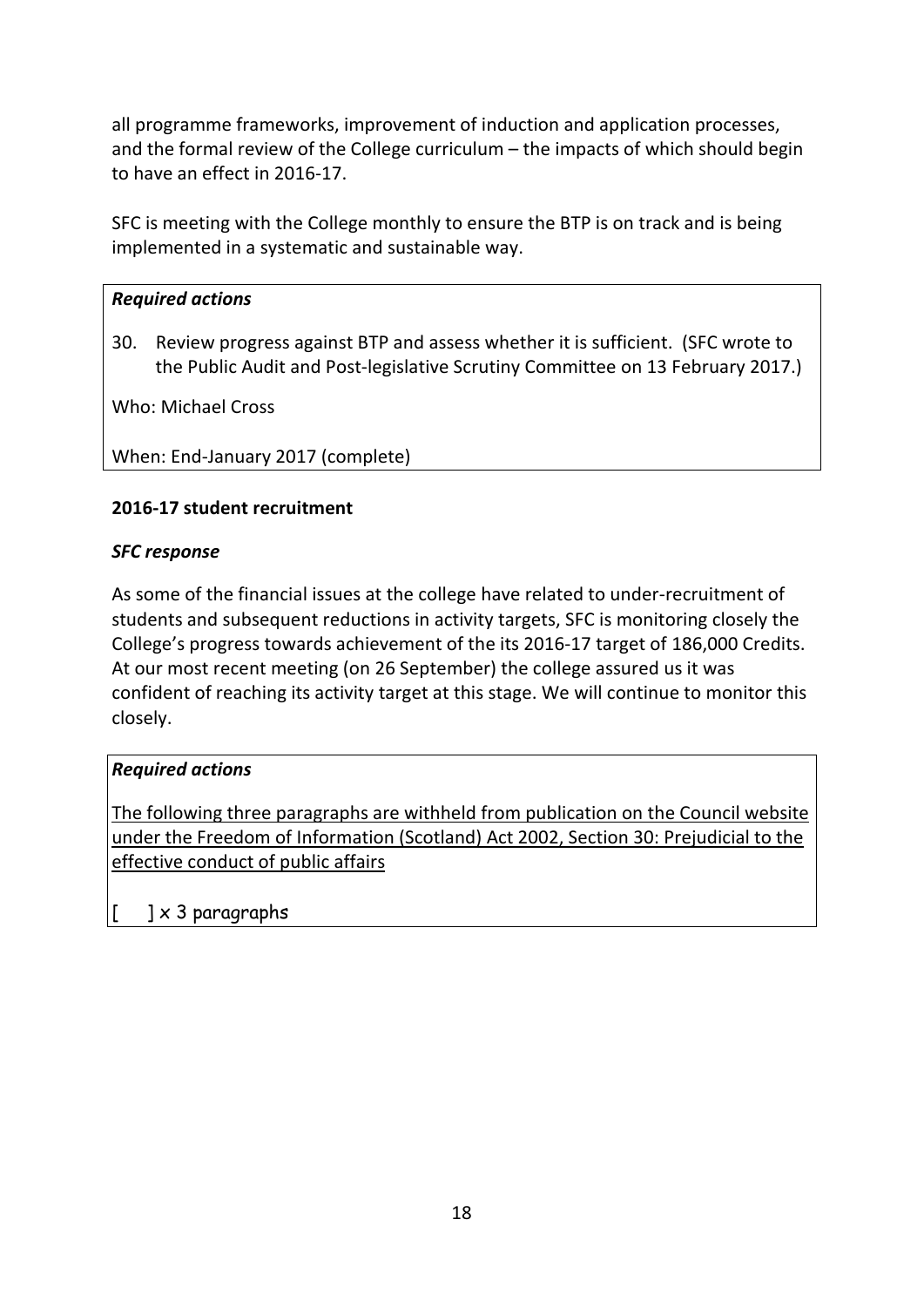# **(D) '2014-15 audit of Glasgow Colleges' Regional Board'**

## *SFC response*

From SFC's most recent observation and assessment of the Glasgow Colleges' Regional Board (GCRB) over this summer, it is clear that GCRB and its members have made significant and effective progress in both:

- operating effectively as a Regional Strategic Body, in line with the post-16 legislation; and
- fulfilling its role in securing coherent provision, of a high quality, of fundable further and higher education in Glasgow's colleges.

Also, SFC is reassured that the operational and management arrangements of GCRB have had time to settle in over the last six months following a period of focused activity during the Academic Year 2015-16.

SFC has confirmed with the current GCRB Chair the remaining funding, monitoring and financial actions we would want to see before we could make a recommendation to our Board on fully operation fundable body status. The actions and progress are noted below:

- to agree the split across the three colleges of the 2016-17 funding allocation (*this has now been agreed and confirmed with SFC, awaiting final signed AY2016-17 Outcome Agreement*);
- to confirm that a Financial Memorandum is in place with the three assigned colleges and issues around the role of the Accountable Officer have been clarified (*this is currently being addressed)*;
- to put in place the appropriate procedures and processes required for the GCRB to assume full monitoring, reporting and financial responsibilities as required by a fundable body (**see below**).

SFC agreed to work with the GCRB Executive Director during the autumn to map out and identify a plan and timeline for a transitional period ensuring these matters are addressed at an early date; and by December 2016 at the latest. The GCRB Executive Director will report this plan to the GCRB Audit Committee in early October.

The SFC Interim Director for Access, Skills and Outcome Agreements will attend the GCRB meeting late in October to discuss with the Board its progress on achieving operational fundable body status and particularly on the transition phase from October to December 2016. Following this meeting SFC will make a